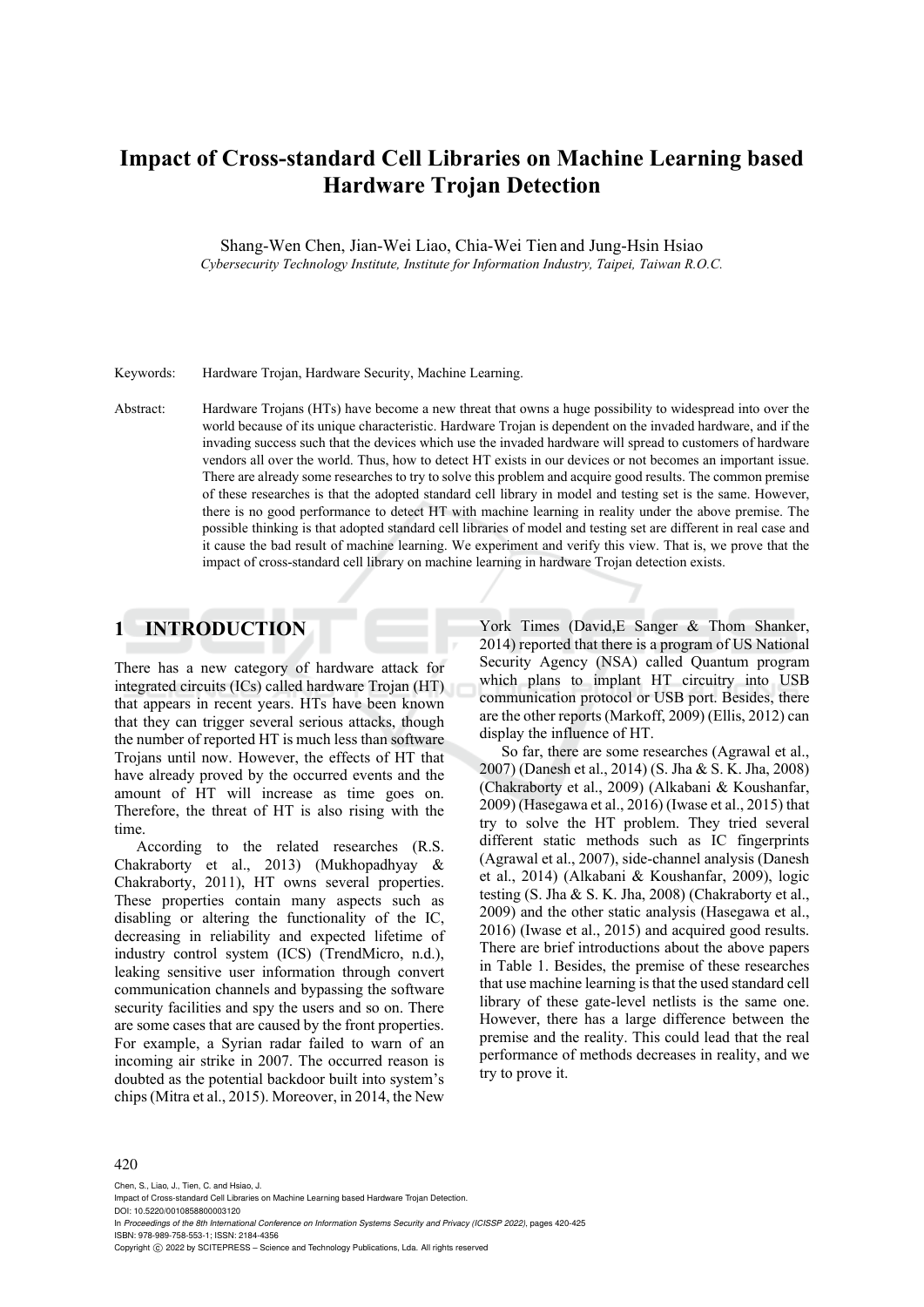| Paper                            | Method                | Description                                                                                                                                                                                                                    |  |
|----------------------------------|-----------------------|--------------------------------------------------------------------------------------------------------------------------------------------------------------------------------------------------------------------------------|--|
| (Agrawal et al., 2007)           | IC fingerprints       | 1. Using noise modeling to construct a set of<br>fingerprints for an IC family<br>2. The fingerprints utilizes side-channel information<br>such as power, temperature, and electromagnetic (EM)                                |  |
|                                  |                       | profiles                                                                                                                                                                                                                       |  |
| (Danesh et al., $2014$ )         | Side-channel analysis | Exploiting the special power characteristics of<br>differential cascade voltage switch logic (DCVSL) to<br>detect HTs at runtime                                                                                               |  |
| (Alkabani & Koushanfar,<br>2009) | Side-channel analysis | 1. New Trojan detection method based on nonintrusive<br>external IC quiescent current measurements<br>2. Using consistency, which is a new self-defined<br>metric, and properties of function to detect Trojans                |  |
| (S. Jha & S. K. Jha, 2008)       | Logic testing         | 1. A randomization based technique to verify whether<br>a manufactured chip is infected by Trojan<br>2. If infected, then this result and its fingerprint input<br>pattern will be reported                                    |  |
| (Chakraborty et al., 2009)       | Logic testing         | 1. A test pattern generation technique based on<br>multiple excitation of rare logic conditions at internal<br>nodes<br>2. Increasing triggered and detected probability of<br>Trojans and the sensitivity of Trojan detection |  |

Table 1: Related researches about solving HT problem.

The contribution of this study to literture is twofold. First, we propose an new idea about that there could be a bias of result of machine learning in Hardware Trojan detection between real case and related researches because of different premises. Second, we experiment and acquire the result of at least 10% decreasing of machine learning detection in Recall and F1-score. Thus, the correctness of our idea is verified. This provides an important new premise for next researchers.

The rest of the paper is organized as follows: Section 2 will describe the detail of problem encountered in reality and the difficulty in crosslibrary machine learning detection. Section 3 introduces our proposed method. Section 4 displays our experiment result of cross-standard cell library machine learning detection to prove the influence of different premises in reality. Section 5 describes our conclusion and future work.

# **2 BACKGROUND**

In this chapter, we describe that the composition of hardware in cell's view and the reason of why the commonly used features are the parameters generated by standard cell library. Most important of all, the difficulty of cross-library hardware Trojan detection in machine learning.

Hardware Trojan is a kind of malware that launches its attack through hardware. Each hardware owns control chips which are composed of many cells. Each cell owns many control parameters like leakage power, area, footprint, details values of each pin, timing and so on. As the other perspective, a cell can be represented as a parameters pair. That is, the hardware can be viewed as the collection of parameters pairs.

These values of parameter in each cell is decided by the using standard cell library adopted by hardware, and the decision of adopted category of standard cell library is judged by hardware vendor. There are many different categories of standard cell library, and hardware vendors select their adopted standard cell library which is suitable for the working environment of vendors. For security, hardware vendors will not leak their using standard cell library and related information about their products. Thus, the parameters pairs of hardware are not only useful data but also the common used features that can acquire easily.

As the front mentioned, vendors will not reveal their adopted standard cell libraries for security. Besides, there exist many different standard cell libraries corresponding to their own specific situations. That is, it is almost impossible to encounter that there are two different companies which use the same standard cell library because the specific environment of each company is different.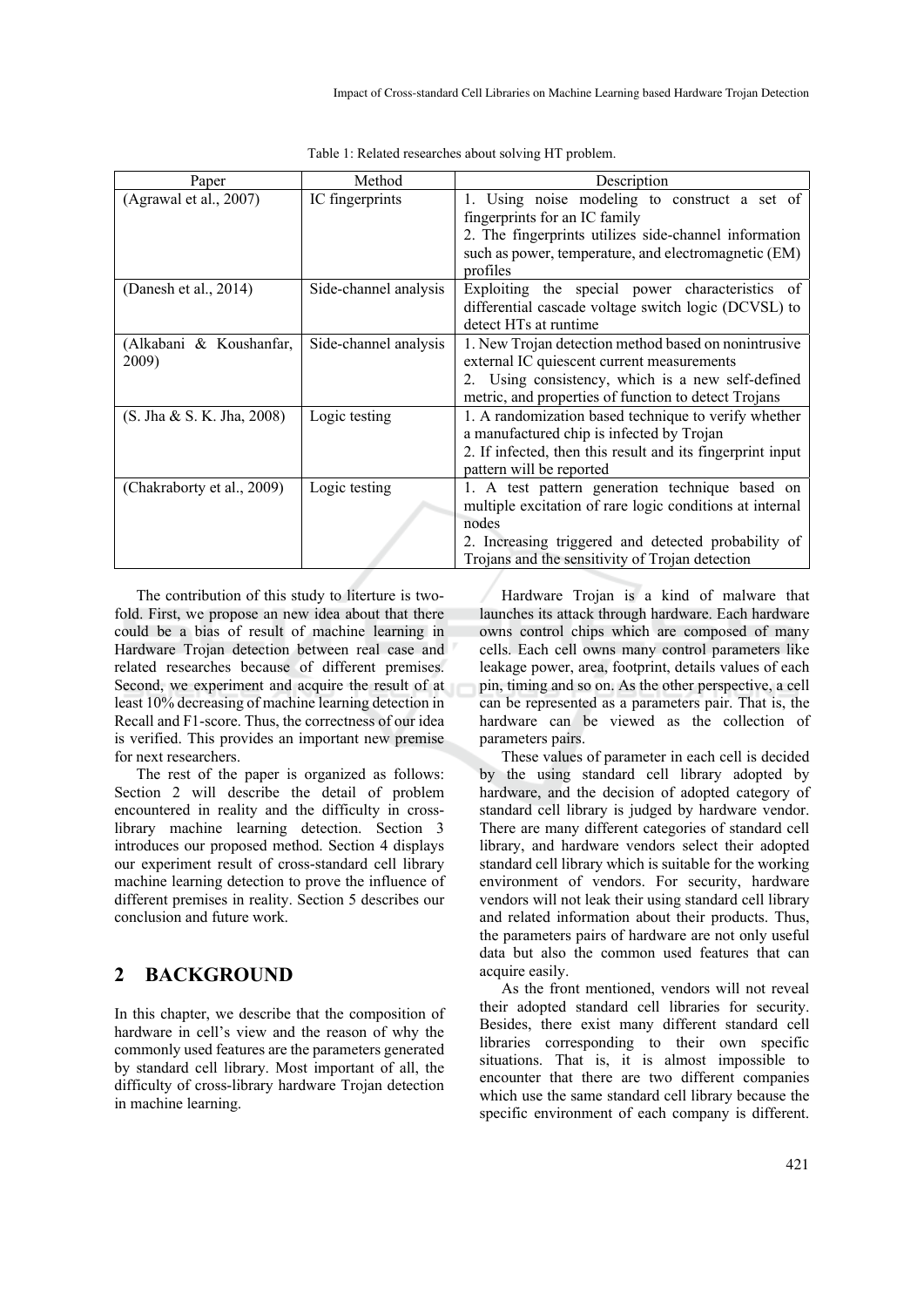This fact indicates that the premise, which we mentioned in last chapter, is almost wrong in reality. However, there almost has not any research to describe how to detect hardware Trojan in hardware which uses different standard cell libraries.

If we want to use machine learning to detect hardware Trojan in hardware with different standard cell libraries, there exist some foreseeable issues in it. First, the parameters pairs of cells in hardware are the common features and the values of parameter are decided by adopted standard cell library. Because every company uses different standard cell library, and different libraries are independent with each other. However, the basic hardware cells are the same. That is, even if the used standard cell libraries are different, there should be some relations between different parameters pairs generated by different standard cell libraries. However, we cannot confirm the relationship between parameters pairs that are decided by different standard cell libraries. There is no such definition to quantify this relationship. Second, if we train a model with the parameters' pairs decided by A standard cell library, and then use the parameters pairs which is generated by B standard cell library as testing set. Although the basic hardware cells are the same, after the values of parameters are processed by differently independent standard cell libraries. The performance of model is decided by how much relationship remains between these parameters pairs.

To evaluate how a model performance will be affected by parameters pairs generated by different cell libraries, we make an experiment of machine learning detection though using different standard cell libraries. Besides, this condition of experiment is closed to real situation. That is, the result of experiment owns reliability.

### **3 PROPOSED METHOD**

In this chapter, we will introduce the process of our proposed method. Moreover, we also explain the meaning of parameter entered into program.

In our proposed method, the execution process can divide into two stages. The first stage is preprocessing stage, and the second stage is processing stage. The former will generate training set and testing set for machine learning according to input parameters. The latter will use the output of the first stage to train a model and output the result of hardware Trojan detection. Figure 1 shows the process diagram of our experiment and the detailed descriptions of this diagram will be state as follows.

In the first stage, we have to execute preprocessing twice to acquire the necessary training set and testing set used in machine learning. Then we use training set to generate a model that will be used in next stage. In each pre-processing, we have to provide six parameters to program. The parameters are circuit name, standard cell library, mapping on/off, mapping mode, filter threshold one and filter threshold zero. The detailed descriptions are described in Table 2. It is worth to notice that only the value of mapping on/off is changed between first and second preprocessing and the others are the same. After execution pre-processing twice, we can acquire training set and testing set which are used to generate the model of machine learning and test the performance of it. Moreover, the algorithms we used in model are Support Vector Machine (SVM) (Noble, 2006) and random forest (RF) (Breiman, 2001). After generating model and testing, we can acquire several evaluation metrics like accuracy, precision, recall, F1-score and etc.

In the second stage, we will firstly repeat the same process of first stage from beginning to generating training set and testing set. In this part, the only difference is that the used standard cell library of parameters is different from the one used in first stage. Then we can acquire new training set and testing set which are generated by new standard cell library. We use this new testing set to test the model generated in first stage and acquire the new outputs of evaluation metrics mentioned in last paragraph.

# **4 EXPERIMENTS**

In this chapter, we will describe our experiment to display the comparison of the results of machine learning with different standard cell libraries.

We make an experiment to prove that the features compiled by different standard cell libraries will affect the performance of machine learning detection. We describe the dataset used in this experiment at first. In total, we collected 199 different netlists from various sources including public and private ones. However, there is a problem of non-disclosure agreement if we used the netlists collected from private source. Thus, we selected the 88 netlists collected from public source, Trust-Hub (Trust-Hub.org, n.d) (Salmani et al., 2013) (Shakya et al., 2017). Moreover, we collected 144 different standard cell libraries from private source and randomly chose two libraries as the compiler of training set and testing set.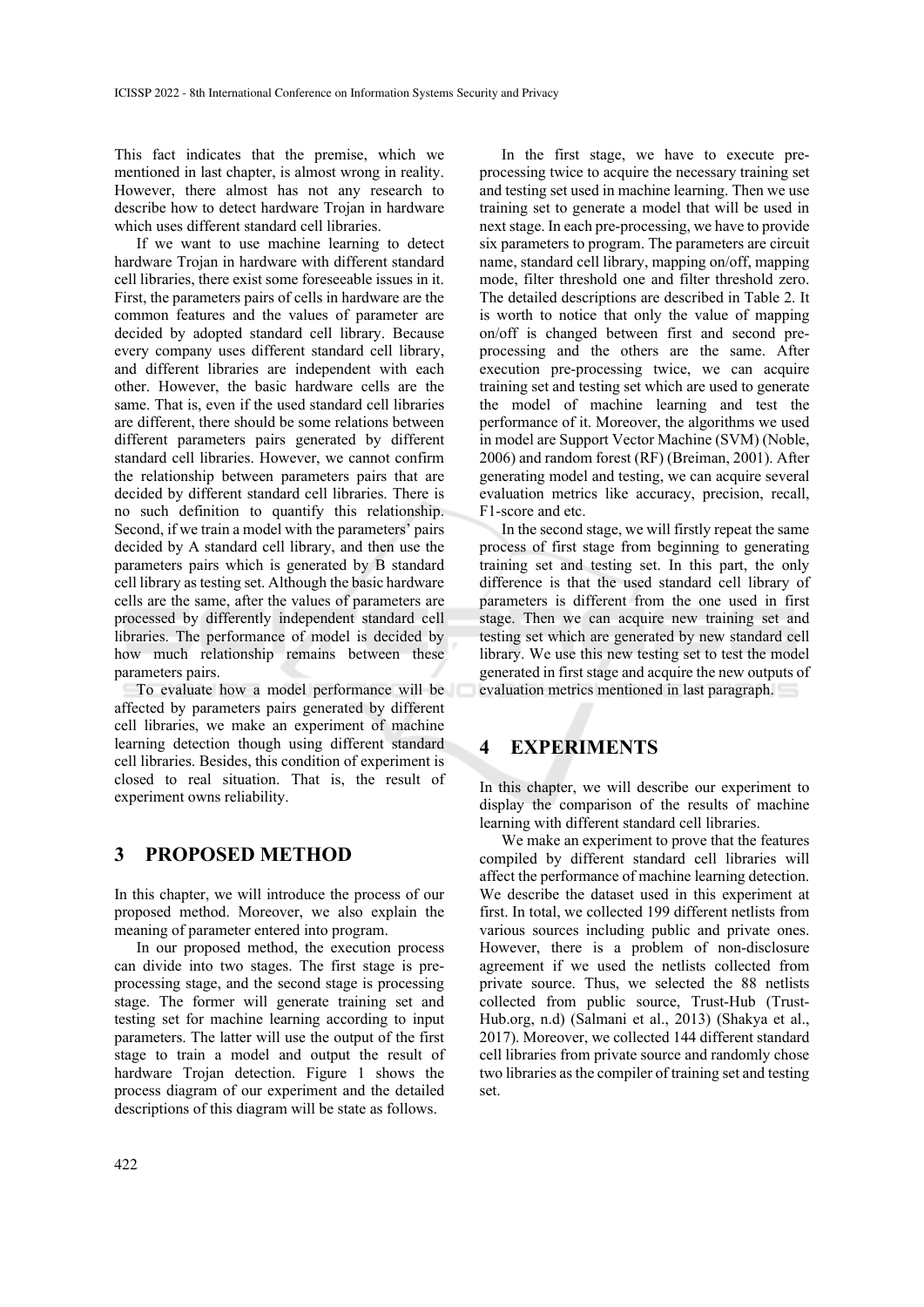

Figure 1: A processing diagram of experiment.

Table 2: The description of parameter that used in first stage of execution process.

| Parameter name        | Description                                                                                                      |  |
|-----------------------|------------------------------------------------------------------------------------------------------------------|--|
| circuit name          | Name of gate-level<br>netlist waiting<br>to                                                                      |  |
|                       | execute pre-processing                                                                                           |  |
| standard cell library | The path of standard<br>cell library used in                                                                     |  |
|                       | composition stage                                                                                                |  |
| mapping on/off        | Decision of adding time<br>order information into                                                                |  |
|                       | path features or not in<br>this execution                                                                        |  |
| mapping mode          | Decision of allowing or<br>disallowing that path<br>exists error or not when<br>adding time order<br>information |  |
| filter threshold one  | of<br>Threshold<br>percentage of signal<br>which indicates 1 in<br>path filter                                   |  |
| filter threshold zero | Threshold<br>of<br>percentage of signal<br>which indicates 0 in<br>path filter                                   |  |

For comparing the results of machine learning with different libraries in the same gate-level netlist, we compared the outputs of evaluation metrics of first stage and second stage. In the first stage, we choose one of our collected standard cell libraries called "saed32rvt\_tt1p05v25c." Besides, we adopt the other standard cell library called

saed32rvt tt1p05v125c" in the second stage. The comparison result displays in Figure 2. In Figure 2, we can observe that no matter what algorithm the model uses, the result of testing set generated by "saed32rvt tt1p05v125c" library shows a large difference in several metrics such as TNR, FNR, recall and F1-score. There exist at least 12% decrease in the TPR, recall and F1-score metric when model is used to detect the features generated by the second standard cell library. On the other hand, there exist at least 12% increase in the FPR metric when model is used to detect the features generated by the second standard cell library.

Based on the experiment result, we can confirm that there exists a great difference to the detection result of hardware Trojan in machine learning when adopting different cell libraries so that the detection of cross-standard cell library hardware Trojan is a great challenge to machine learning.

## **5 CONCLUSIONS**

In this paper, we introduce a new category of threat called hardware Trojan and its possible serious effect to all over the world. Although there have been existed several researches to discuss this issue and acquire some good results. However, they focused on detecting hardware Trojan that used the same standard cell library. On the other hand, we research on the problem of the detection of cross-standard cell library hardware Trojan that is the common case in reality. This is a new research field but less people to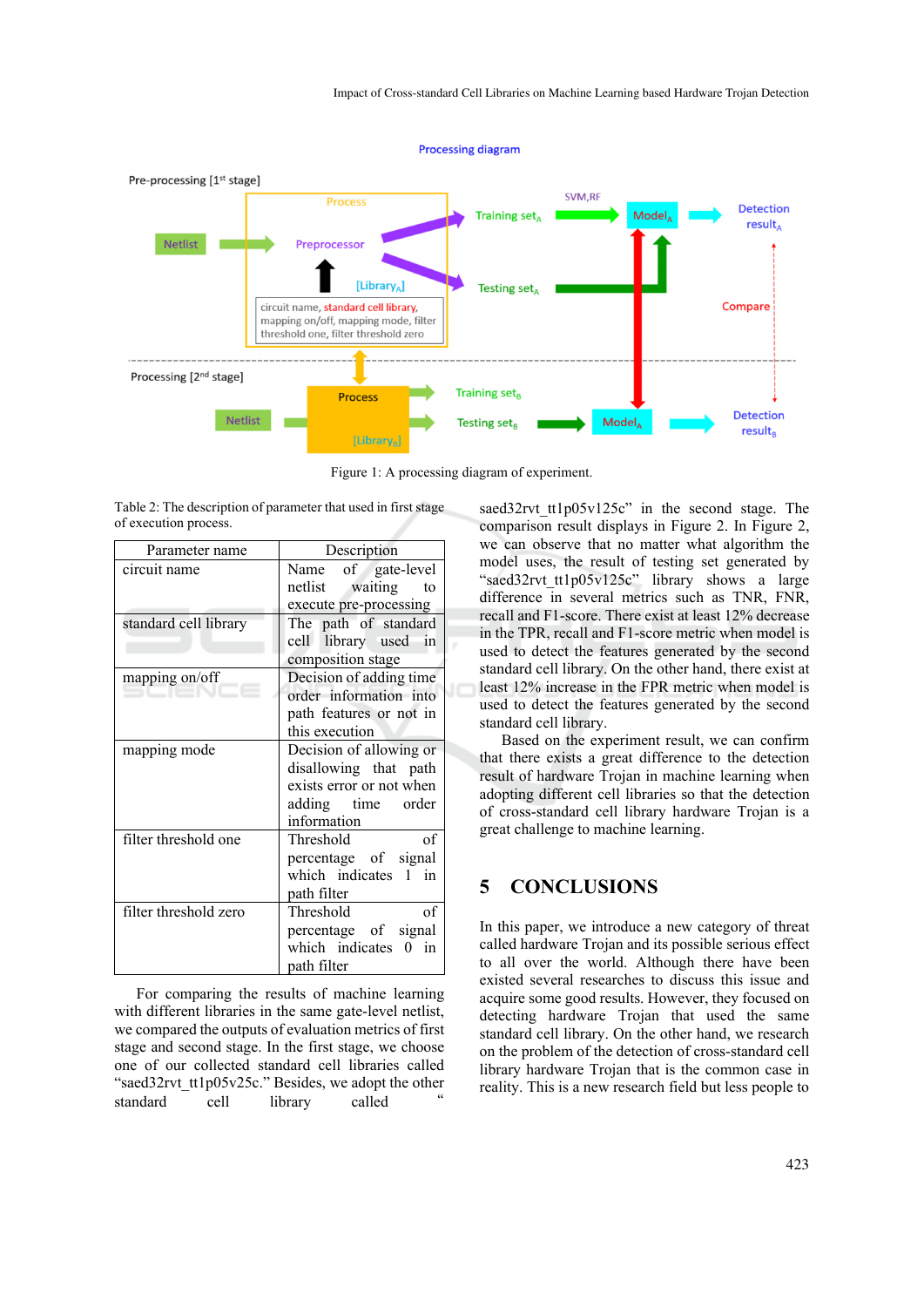### $A =$ saed32rvt tt1p05v25c  $B =$ saed32rvt tt1p05v125c

| <b>Testing</b>        | <b>A cell library [SVM]</b> | <b>B</b> cell library [SVM] | A cell library [RF]  | <b>B</b> cell library [RF] |
|-----------------------|-----------------------------|-----------------------------|----------------------|----------------------------|
| <b>Training</b>       |                             |                             |                      |                            |
| <b>TPR</b>            | 33.9622641509434%           | 21.62162162162162%          | 79.24528301886792%   | 26.351351351351347%        |
| <b>TNR</b>            | 100%                        | 100%                        | 99.99250711823767%   | 99.99453656404513%         |
| <b>FPR</b>            | 0%                          | 0%                          | 0.00749288176232579% | 0.005463435954872019%      |
| <b>FNR</b>            | 66.0377358490566%           | 78.37837837837837%          | 20.754716981132077%  | 73.64864864864865%         |
| Accuracy              | 99.73878647660274%          | 99.68439668072371%          | 99.91044107769237%   | 99.69800027207182%         |
| Precision             | 100%                        | 100%                        | 97.67441860465115%   | 95.1219512195122%          |
| Recall                | 33.9622641509434%           | 21.62162162162162%          | 79.24528301886792%   | 26.351351351351347%        |
| F <sub>1</sub> -score | 50.70422535211268%          | 35.5555555555556%           | 87.5%                | 41.269841269841265%        |

Figure 2: Comparison of testing results between different libraries.

research it because of its difficulty. We hope this study can be the prior knowledge of the follow-up investigators.

# **REFERENCES**

- R.S. Chakraborty, I.Saha, A.Palchaudhuri, G.K.Naik, (2013). "Hardware Trojan insertion by direct modification of FPGA configuration bitstream", IEEEDes. Test30 (2), pp. 45–54.
- D. Mukhopadhyay and R. S. Chakraborty, (2011). ''Testability of cryptographic hardware and detection of hardware Trojans,'' in Proc. IEEE Asian Test Symp. (ATS'11), pp. 517–524.
- S. Mitra, H.S.P.Wong, S.Wong, (2015) "The Trojanproofchip", Spectr.IEEE52 (2), pp. 46–51
- D. Agrawal, S. Baktir, D. Karakoyunlu, P. Rohatgi, and B. Sunar, (2007). "Trojan Detection using IC Fingerprinting," in Security and Privacy, SP '07. IEEE Symposium on, pp. 296–310
- W. Danesh, J. Dofe and Q. Yu, (2014) "Efficient hardware Trojan detection with differential cascade voltage switch logic", *Proc. VLSI Des.*, pp. 1-10.
- S. Jha and S. K. Jha., (2008). "Randomization Based Probabilistic Approach to Detect Trojan Circuits", in Proc. IEEE High Assurance Systems Engineering Symposium − HASE, pp. 117–124
- R. S. Chakraborty, F. Wolff, S. Paul, C. Papachristou, and S. Bhunia., (2009). "MERO: A Statistical Approach for Hardware Trojan Detection", in Proc. Cryptographic Hardware and Embedded Systems − CHES, volume 5747, pp. 396–410
- Y. Alkabani and F. Koushanfar., (2009). "Consistencybased Characterization for IC Trojan Detection", in

Proc. IEEE International Conference on Computer-Aided Design − ICCAD, pp. 123–127.

- K. Hasegawa, M. Oya, M. Yanagisawa, and N. Togawa, (2016) "Hardware Trojans classification for gate-level netlists based on machine learning," in Proc. IEEE Symposium on On-Line Testing and Robust System Design (IOLTS), pp. 203–206
- T. Iwase, Y. Nozaki, M. Yoshikawa, and T. Kumaki, (2015) "Detection technique for hardware Trojans using machine learning in frequency domain," in 2015 IEEE 4th Global Conference on Consumer Electronics (GCCE), pp. 185–186
- David,E Sanger, Thom Shanker, (2014, January 14) "N.S.A. Devises Radio Pathway Into Computers" http://www.nytimes.com/2014/01/15/us/nsa-effortpries-open-computers-not-connected-to-internet.html
- TrendMicro. (n.d.). Industrial Control System. Retrieved October 10, 2021, from https://www.trendmicro.com/ vinfo/us/security/definition/industrial-control-system
- J. Markoff, (2009, October 26). "Old Trick Threatens the Newest Weapons," http://www.nytimes.com/2009/10/ 27/science/27trojan.html?pagewanted=all& r=1&
- J. Ellis, (2012, February 27). "Trojan integrated circuits," http://chipsecurity.org/2012/02/trojan-circuit/.
- Noble, W. S., (2006). "What is a support vector machine?" *Nature Biotech*, 24 (12), 1565–1567
- Breiman L, (2001). Random forests. Machine Learning, 45(1): 5–32
- Trust-Hub.org. (n.d.). Chip-level Trojan Benchmarks. Retrieved from https://www.trust-hub.org/#/ benchmarks/chip-level-trojan
- H. Salmani, M. Tehranipoor, and R. Karri, (2013). "On Design vulnerability analysis and trust benchmark development," in IEEE Int. Conference on Computer Design (ICCD)
- B. Shakya, T. He, H. Salmani, D. Forte, S. Bhunia, and M. Tehranipoor, (2017), " Benchmarking of Hardware